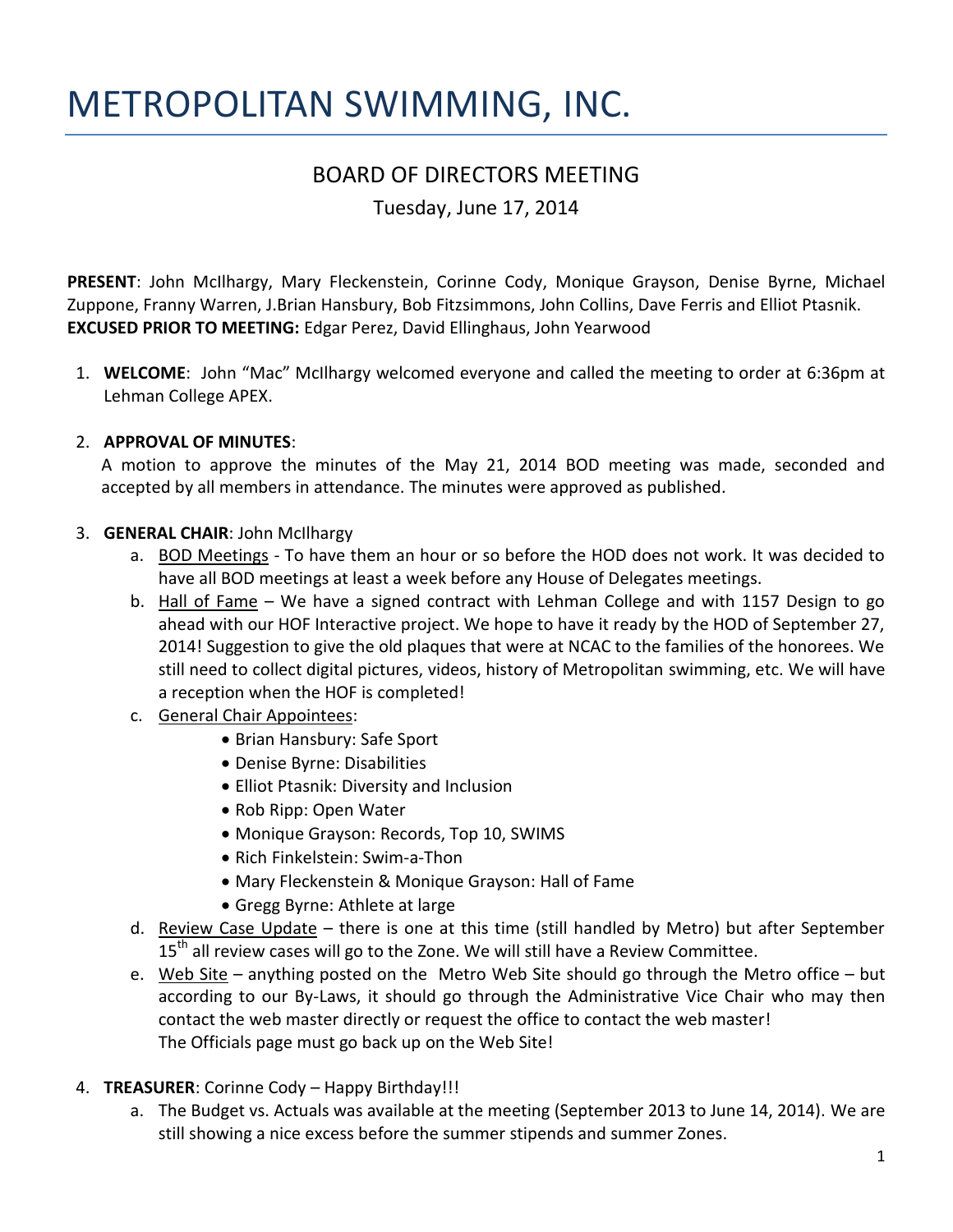- b. Travel Reimbursements for the Spring 2014 meets was higher than in the past (174 athletes received reimbursements.
- c. Bus for Winter Zones was more expensive than in previous years.
- d. We need a form for Open Water National Championships
- e. We are still expecting checks from some of the YMCA clubs.
- f. Each member of the Board was asked to sign the Statement of Principles, Ethical Behavior and Conflict of Interest.

#### 5. **FINANCE CHAIR**: Bob Fitzsimmons

- a. The biggest things that we need to consider at this time are the 5 different Annuities that were purchased last year (for a total of \$400,000) – may not be the best investment for a not-forprofit organization.
- b. For example, there are \$200,00 in an Index Annuity but it is tough to get more than 1% return on this. Unfortunately we can't redeem it for seven years without a 10% surrender charge. Recommendation to keep it until we absolutely need it and then take the 10% hit.
- c. Suggestions: Short term funds, US Treasuries, but not long term investments 2/3 years max.
- d. More than one person should be in charge who can disburse what? We need to go through all the paperwork and review it all to make sure it is appropriate.

#### 6. **ADMINISTRATIVE VICE CHAIR**: Denise Byrne

- a. Officials Travel Expense Reimbursement (Travel Assistance) Officials do not get the same amount of travel reimbursement as our athletes when they officiate at National meets. A schedule of travel reimbursements was included on the draft of the proposed official's travel assistance form. Travel assistance is included in the officials budget in account # 7035.12 (as reported on the current approved budget). Proof of travel related expenses to travel to the meet is currently required in order to receive the travel assistance. Double dipping is not allowed (parent and swimmer do not receive the full amount each if they share a room, drive together etc). All travel reimbursements must have a limit – "up to" a certain amount. Is there a minimum # of sessions required to officiate in order to receive reimbursement. The benefit of Metro having more officials attending those higher level meets was discussed. Corinne drafted a form which could be used to document and outline the travel reimbursement approval process. The form was available at the meeting. The proposed requirements and travel reimbursement approval process must go to the Officials Committee for tweaking, drafting and recommendations to the BOD.
- b. Forms A motion was made to change the wording of the Swim Bids and Meet Procedures on the number of officials that must be on deck at meets (Officials – bottom of page 3) to "Conform with USA Swimming Rules" regarding the number of officials required to be on deck at a meet. Motion was seconded and approved by all. **Motion carrie**s.
- c. Combining heats or events at meets A motion was made to conform with the USA Swimming rules on combining heats/events at meets was made and seconded – discussion: rule says that the referee has the authorization to combine heats as long as he announces it. The referee does not have to let each coach know personally. It is common courtesy that each coach be notified and it is sometimes very hard for the coaches to hear all announcements. The motion to change this wording was tabled – it must go to Officials Committee for recommendation.
- d. Referee's OTS Report Recommendation for the Referees to submit the reports to OTS within seven (7) days of the meet (instead of 14) and to email their reports to the Meet Directors to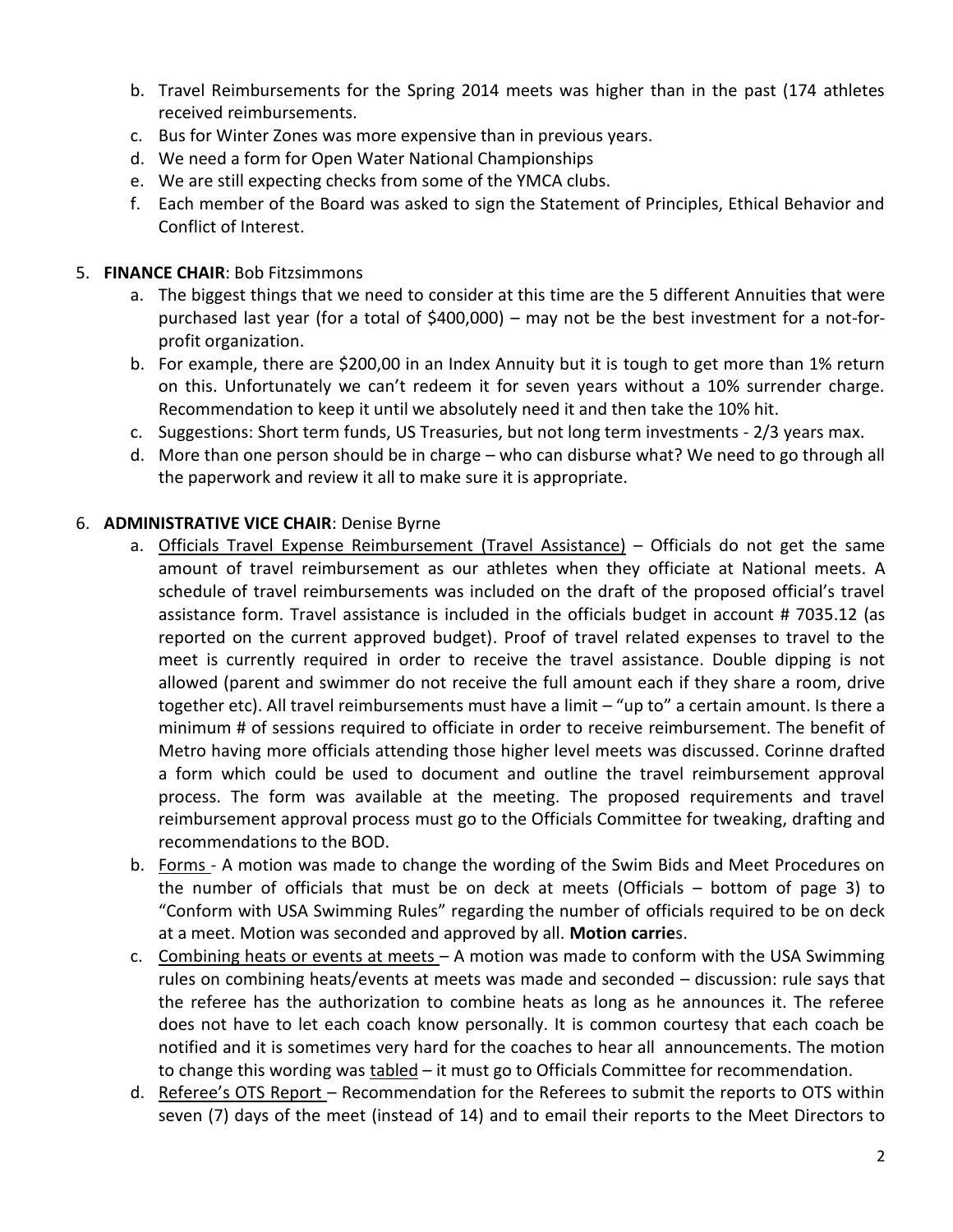help them submit their reports!

- e. Will there be Administrative Officials and/or Meet Directors Clinics soon there may be a clinic for AO and MD during Summer Senior Mets as long as we can use a room. Maybe on Thursday night. This will be posted on the Web Site.
- f. What are the criteria of AO and MD's AO's need level II Background Check while MD's need level I - Some LSC's actually do not want AO's – USAS has not really given a straight answer on this position. It is actually confusing – this is more understandable at USAS big meets, but why do we need it at the regular club meets? Some AO positions are almost like that of a Clerk of Course! A recommendation was made that all AO's and MD's take their certifications – clinics/tests/registration/APT/Background Check/training (shadowing) within a certain time frame – like 60 days for example. Denise and Bob Fitzsimmons will work on that policy.

# 7. **SENIOR CO-CHAIRS**: John Collins and Dave Ferris

- a. Mac welcomed John and Dave to their first BOD as Senior Co-Chairs.
- b. Need of a Top 25 Metro (all age group combined) so everybody knows where their swimmers stand. In addition we need to change Top 25 single ages 15; 16 and 17-18 to one single age – 15- 18 – this will be worked on for 2014-2015.
- c. Web site need to remove the 2012 OT qualifiers and to start acknowledging the next round once the time standards are available (Probably after Convention 2014)! Reminder – please let us know what needs to be archived or deleted from the web site. Contact Mary Fleckenstein and Denise Byrne. Any guidance from anybody is appreciated! We all think that the Metro Web Site is unique, and pretty good and easy to navigate.
- d. Emails John and Dave need to set up their metroswimming.org email addresses!

# 8. **AGE GROUP CO-CHAIRS**: Edgar Perez and John Yearwood

Neither Edgar nor John were available for this meeting.

#### 9. **COACHES REPRESENTATIVES**: Amine Boubsis

Amine was not present at this meeting. We took a 10 minutes break at this time to enjoy Corinne's Birthday Cake!

#### 10. **ATHLETES REPRESENTATIVES**: Franny Warren and Michael Zuppone

- a. Junior Rep Michael Zuppone introduced himself to all. He is looking forward to working on the board for the next 2 years.
- b. Long Course season availability of a warm-up/warm-down lane during the meets. Sometimes lane 8 is setup for warm-up/warm down, but this is not available at regular meets (same for SCY meets during the season!) – some may add a 5/10 minutes break but it is not always possible due to the restrictions on the length of meets). This is up to the meet hosts.
- c. "D" final at Summer Senior Mets this was already approved for 50's and 100's.
- d. Web Site Combine 15-18 for Top 25 (see Senior Chairs) also place the college choices on a separate page instead of the main page.

#### 11. **TECHNICAL PLANNING**: David Ellinghaus

- a. David was not available to attend this meeting
- b. The Meet Bids Procedure for the 2014-15 season was a disaster as more teams than ever wanted to change their meet dates after the preliminary schedule was emailed to hosting clubs.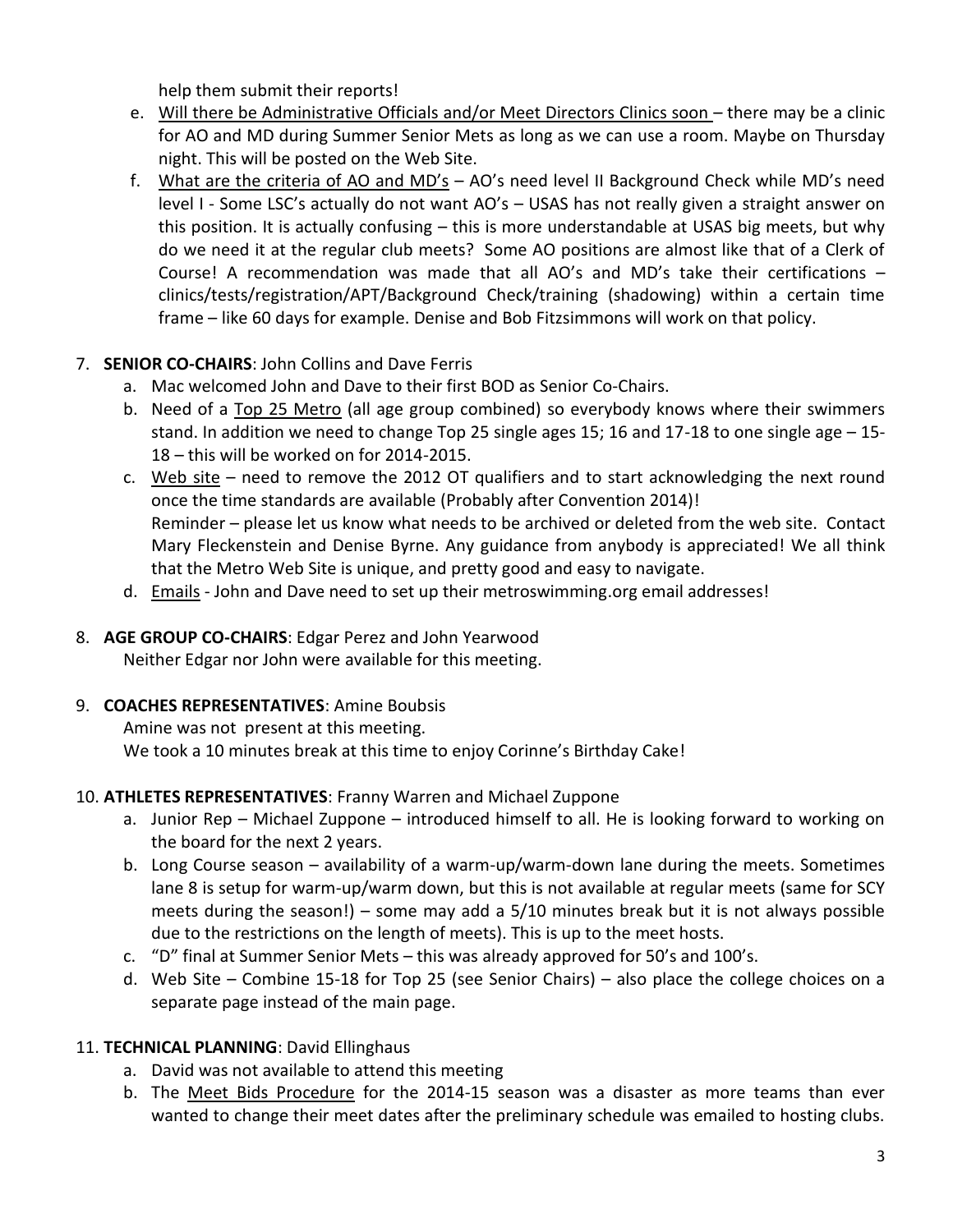Mary Fleckenstein made a recommendation to David Ellinghaus that the meet bids paperwork should be due at least 2 weeks before the HOD Meeting in May. The meet schedule would then be available at the HOD and any changes would need to be made at the HOD. Otherwise, we need to go back to reading each meet at the HOD meeting in May. This is a Policy & Procedures that may be acted on by the Board and then ratified by the House.

- c. Dave Ferris We need to find ways to re-engage members of our LSC All changes to the P&P manual must be available to the LSC and posted before each HOD – they must be reviewed by all members and either be accepted or pulled before being ratified at the HOD. A committee needs to work on this as we need more transparency and get more people engaged in the LSC.
- d. We must update the Club Achievement program to conform with USA Swimming programs also need to review what makes an athlete a "Historical Metro Swimmer".
- e. As required by Part Six of the USA Swimming Rules and Regulations, the Bylaws of Metropolitan Swimming have been reviewed and approved (May 26, 2014).
- f. All minutes must be emailed to the BOD members for review and approval.
- g. Suggestion to research/collect all the old P&P manuals for archives and/or information.

#### 12. **OFFICIALS**: Bob Fitzsimons

- a. Clinics reaching out to coaches during meets to run clinics (during the meets –at warm-up, or in between sessions, etc.) – will try to do it at  $JO's$  – we will post on the web site.
- b. Joe Stetz Scholarship Officials are reviewing the applications.
- c. Web Site We need to get the Officials Page back up and running
- d. Senior Mets Phil Paspalas is the Meet Referee Bob is asking the board's permission to designate Ken Graham as Administrative Referee on the dry side – There are already three AOs listed on the meet information as Admin. Officials. Ken would be there as Administrative Referee (not AO). Long discussion on this followed as there were no mention of Admin. Referee in the meet info. Does this make a difference in the meet? Going forward we need a Policy & Procedure to make sure that we have the names of all positions at the LSC-run meets, sent to the Officials Chairs and then to the Administrative Vice Chair and then to either Age Group (JO's and Zone Qual.) or Senior (Senior Mets) Chairs and to the LSC General Chair and an athlete for approval before the official meet information is finalized.
- e. This year was a bit different as there was a big transition in the Senior Chair position, and the meet information needed to be available sooner than later for OME purposes.

#### 13. **SAFETY/SAFE SPORT COORDINATOR**: Brian Hansbury

- a. Accidents Reports are available on the Web Site.
- b. Safe Sport we need more Metropolitan Swimming Parents and Athletes to take the appropriate courses online at USA Swimming.
- c. AGE GROUP John Yearwood emailed Brian asking him to remind all about the EZ thoughts of dropping the 15-18 age group from the Zone meets. Also about a possible Senior Zone Meet - We need your input!!!

#### 14. **NEXT BOARD MEETING**:

- a. The next Board of Directors meeting will be available to the BOD and Committee Chairs most probably between Prelims and Finals of Senior Mets, on **Saturday, July 19, 2014**.
- b. Which Committees should be actual Board Members??? Most certainly Safe Sport and maybe Diversity & Inclusion.